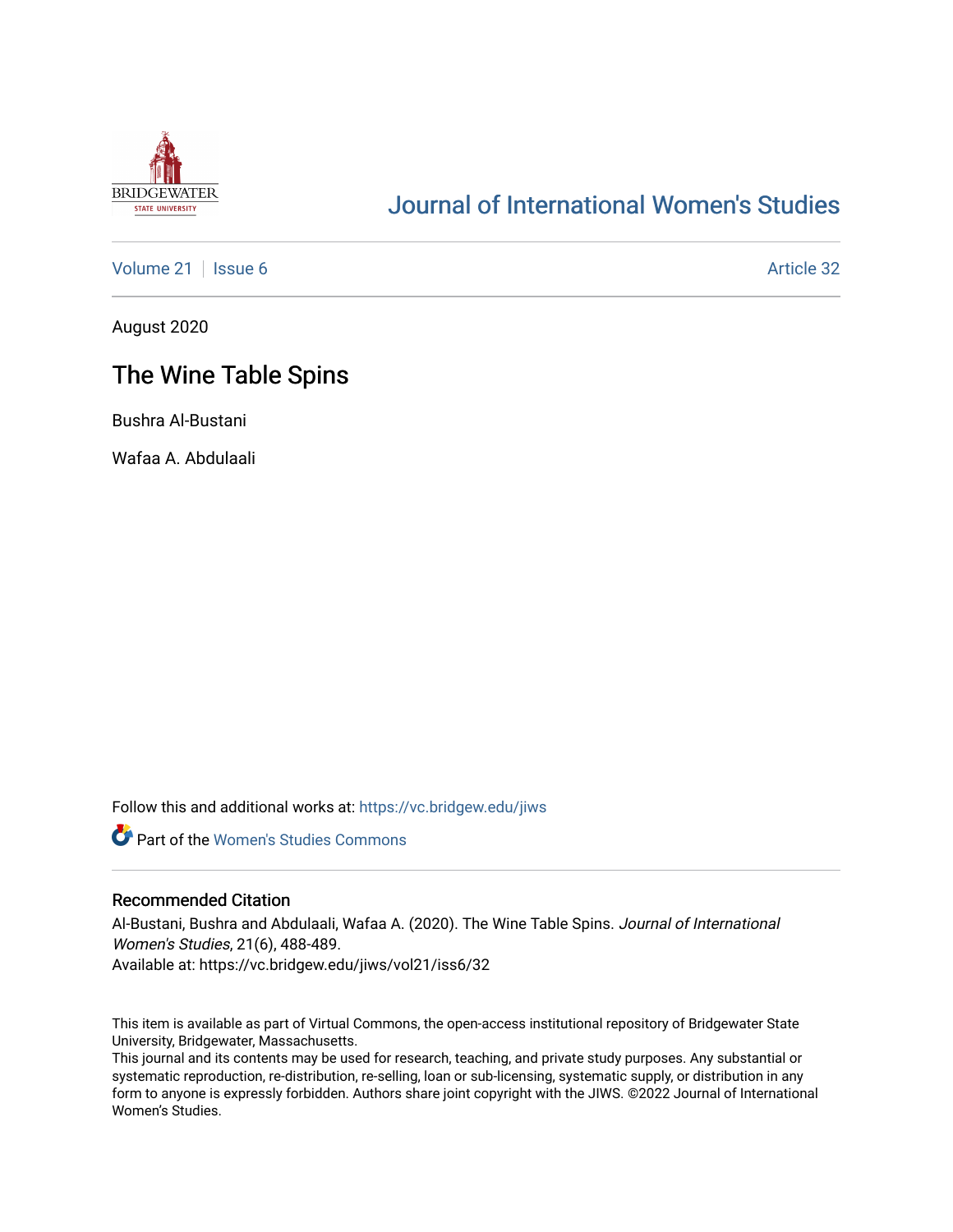This journal and its contents may be used for research, teaching and private study purposes. Any substantial or systematic reproduction, re-distribution, re-selling, loan or sub-licensing, systematic supply or distribution in any form to anyone is expressly forbidden. ©2020 Journal of International Women's Studies.

## **The Wine Table Spins**

### **By Bushra Al-Bustani**

#### **Translated from the Arabic by Wafaa A. Abdulaali<sup>1</sup>**

#### **Abstract**

Bushra Al-Bustanic (b.1949) was born in Mosul, Iraq. She is one of the most famous poets of the Arab world. She is also an academic and a critic. She has published fifteen collections of poems and numerous critical essays on Arabic literature, besides a collection of short stories, called *Night Calls*. She chaired several literary journals in Iraq and throughout the Arab world. Her epic poem, *Andalusian Songs for the Wounds of Iraq* was translated into English by Wafaa A. Abdulaali and Sanna Dhahir and published by the Edwin Mellen Press (2008). Most of her poems talk about the love of Iraq, its glorious history of Mesopotamia, as well as themes of war, the oppression of woman, and the domineering, patriarchal society. This is a translation of the Arabic by Wafaa A. Abdulaali titled "The Wine table Spins" offered in both Arabic and English.

*Keywords:* Al-Bustani, Bushra; Iraqi poetry; modern, Arabic poetry; translation; women's poetry; Wafaa Abdulaali; Sufi poetry.

#### **Introduction**

Bushra Al-Bustanic (b.1949) was born in Mosul, Iraq. She is one of the most famous poets of the Arab world. She is also an academic and a critic. She has published fifteen collections of poems and numerous critical essays on Arabic literature, besides a collection of short stories, called *Night Calls*. She chaired several literary journals in Iraq and throughout the Arab world. Her epic poem, *Andalusian Songs for the Wounds of Iraq* was translated into English by Wafaa A. Abdulaali and Sanna Dhahir and published by the Edwin Mellen Press (2008). Most of her poems talk about the love of Iraq, its glorious history of Mesopotamia, as well as themes of war, the oppression of woman, and the domineering, patriarchal society. This is a translation of the Arabic by Wafaa A. Abdulaali titled "The Wine table Spins" offered in both Arabic and English.

"The Wine table Spins" is a poem about a woman who goes through the Sufi experience of intoxication with the dizziness that takes her into a world full of miseries, where the woman is marginalized, but thoughtful and mindful of the plans woven by Imperialists and Colonists to usurp her home, personal home, and the birthplace. Everything around her shares her feelings: nature, her own home, the trees, the mountains, the sea, Tigress and Euphrates, etc. The contradictory feelings overwhelm the poem, such as when she says:

1

Department of English, University of Mosul, Iraq <sup>1</sup>

Journal of International Women's Studies Vol. 21, No. 6 August 2020